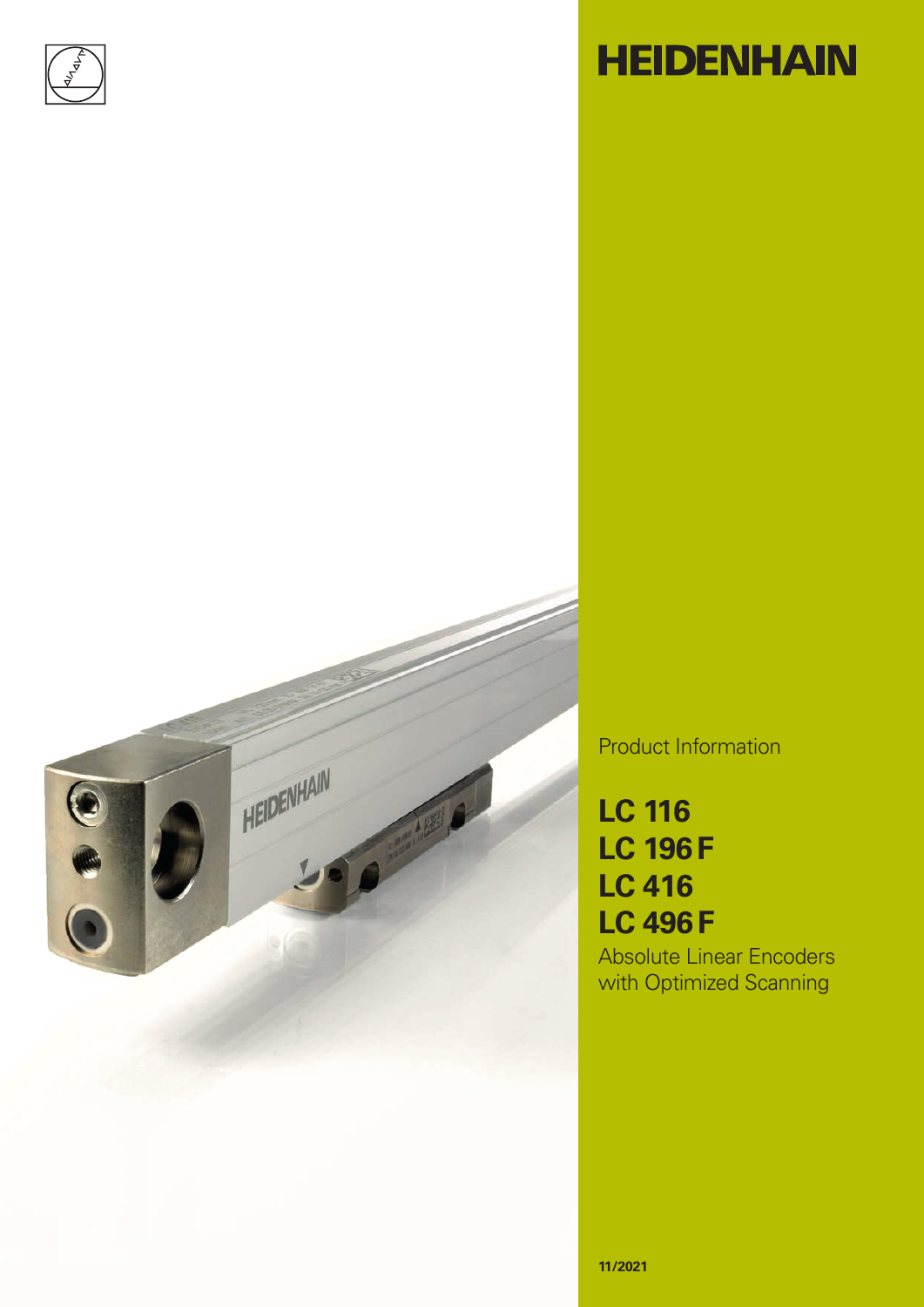#### **LC 100 series**

**Absolute linear encoders with full-size scale housing**

- **• High vibration tolerance**
- **• Flat-lying installation possible**
- **• Optimized scanning**



|                       | in creating about a<br><b>HEIDENHAIN</b><br>$\mathbb{C}$<br>$\cup$<br><b>HE MAIN MAIL</b><br><b>PERSONAL</b> |                |
|-----------------------|--------------------------------------------------------------------------------------------------------------|----------------|
| <b>Specifications</b> | <b>LC 116</b>                                                                                                | <b>LC 196F</b> |

| <b>Measuring standard</b><br>Coefficient of linear expansion      | DIADUR glass scale with absolute track and incremental track; grat<br>$\alpha_{\text{therm}} \approx 8 \cdot 10^{-6} \text{ K}^{-1}$                      |                                                                         |  |  |  |  |  |  |
|-------------------------------------------------------------------|-----------------------------------------------------------------------------------------------------------------------------------------------------------|-------------------------------------------------------------------------|--|--|--|--|--|--|
| <b>Accuracy grade</b>                                             | $\pm$ 3 µm up to a measuring length of 3040 mm; $\pm$ 5 µm                                                                                                |                                                                         |  |  |  |  |  |  |
| <b>Measuring length (ML)*</b><br>in mm                            | 140<br>240<br>440<br>340<br>540<br>640<br>740<br>1540<br>1640<br>1740<br>2240<br>2440<br>1840<br>2040<br>4040<br>4240                                     | 840<br>940<br>2640<br>2840                                              |  |  |  |  |  |  |
| Interface <sup>1)</sup>                                           | EnDat 2.2                                                                                                                                                 | Fanuc Serial In                                                         |  |  |  |  |  |  |
| Ordering designation                                              | EnDat22                                                                                                                                                   | Fanuc05                                                                 |  |  |  |  |  |  |
| <b>Measuring step</b><br>$At \pm 3 \mu m$<br>At $±5 \mu m$        | $0.001 \mu m$<br>$0.010 \mu m$                                                                                                                            | $\alpha$ i interface/ $\alpha$ i<br>0.00125 µm/0.<br>$0.0125 \mu m/0.0$ |  |  |  |  |  |  |
| Clock frequency<br>(calculation time t <sub>cal</sub> )           | $\leq$ 16 MHz ( $\leq$ 5 µs)                                                                                                                              | $\qquad \qquad -$                                                       |  |  |  |  |  |  |
| <b>Electrical connection</b>                                      | Separate adapter cable (1 m/3 m/6 m/9 m), connectable at either e                                                                                         |                                                                         |  |  |  |  |  |  |
| Cable length                                                      | $\leq 100 \text{ m}^{2}$                                                                                                                                  | $\leq 50$ m                                                             |  |  |  |  |  |  |
| Supply voltage                                                    | DC 3.6 V to 14 V                                                                                                                                          |                                                                         |  |  |  |  |  |  |
| Power consumption (max.)                                          | $3.6$ V: $\leq 1.1$ W; $14$ V: $\leq 1.3$ W                                                                                                               |                                                                         |  |  |  |  |  |  |
| <b>Traversing speed</b>                                           | $\leq$ 180 m/min (max. acceleration in measuring direction $\leq$ 100 m/s <sup>2</sup> )                                                                  |                                                                         |  |  |  |  |  |  |
| <b>Required moving force</b>                                      | $\leq 4 N$                                                                                                                                                |                                                                         |  |  |  |  |  |  |
| Vibration 55 Hz to 2000 Hz<br>affecting the<br><b>Shock</b> 11 ms | Housing: $\leq 200 \text{ m/s}^2$ (EN 60068-2-6)<br>Scanning unit: $\leq 200 \text{ m/s}^2$ (EN 60068-2-6)<br>$\leq$ 300 m/s <sup>2</sup> (EN 60068-2-27) |                                                                         |  |  |  |  |  |  |
| <b>Operating temperature</b>                                      | 0 °C to 50 °C                                                                                                                                             |                                                                         |  |  |  |  |  |  |
| Protection class EN 605293)                                       | IP53 when installed in conformity with instructions in the brochure<br>IP64 with sealing air (air purity class [3:4:2] as per ISO 8573-1:2010             |                                                                         |  |  |  |  |  |  |
| <b>Mass</b>                                                       | $0.55$ kg + 2.9 kg/m of measuring length                                                                                                                  |                                                                         |  |  |  |  |  |  |
|                                                                   |                                                                                                                                                           |                                                                         |  |  |  |  |  |  |

Due to optimized scanning, the encoders have only one pair of sealing lips.

 $\frac{4}{1}$  Please select when ordering<br> $\frac{1}{5}$  Connectable to Siemens interface via EIB 2391 S or EIB 3392 S

2) With cable from HEIDENHAIN: see the *Interfaces of HEIDENHAIN Encoders* brochure

<sup>3)</sup> In the application, the LC must be protected from the ingress of particles.

In addition, contamination level 2 must be complied with in the micro-environment (see EN 60664-1).



te track and incremental track; grating period: 20 µm

# **of 3040 mm; ±5 µm** 140 240 340 440 540 640 740 840 940 1040 1140 1240 1340 1440 1540 1640 1740 1840 2040 2240 2440 2640 2840 3040 3240 3440 3640 3840 Fanuc Serial Interface/αi Interface  $\alpha$ i interface/ $\alpha$  interface 0.00125 µm/0.010 µm 0.0125 µm/0.050 µm /6 m/9 m), connectable at either end of mounting block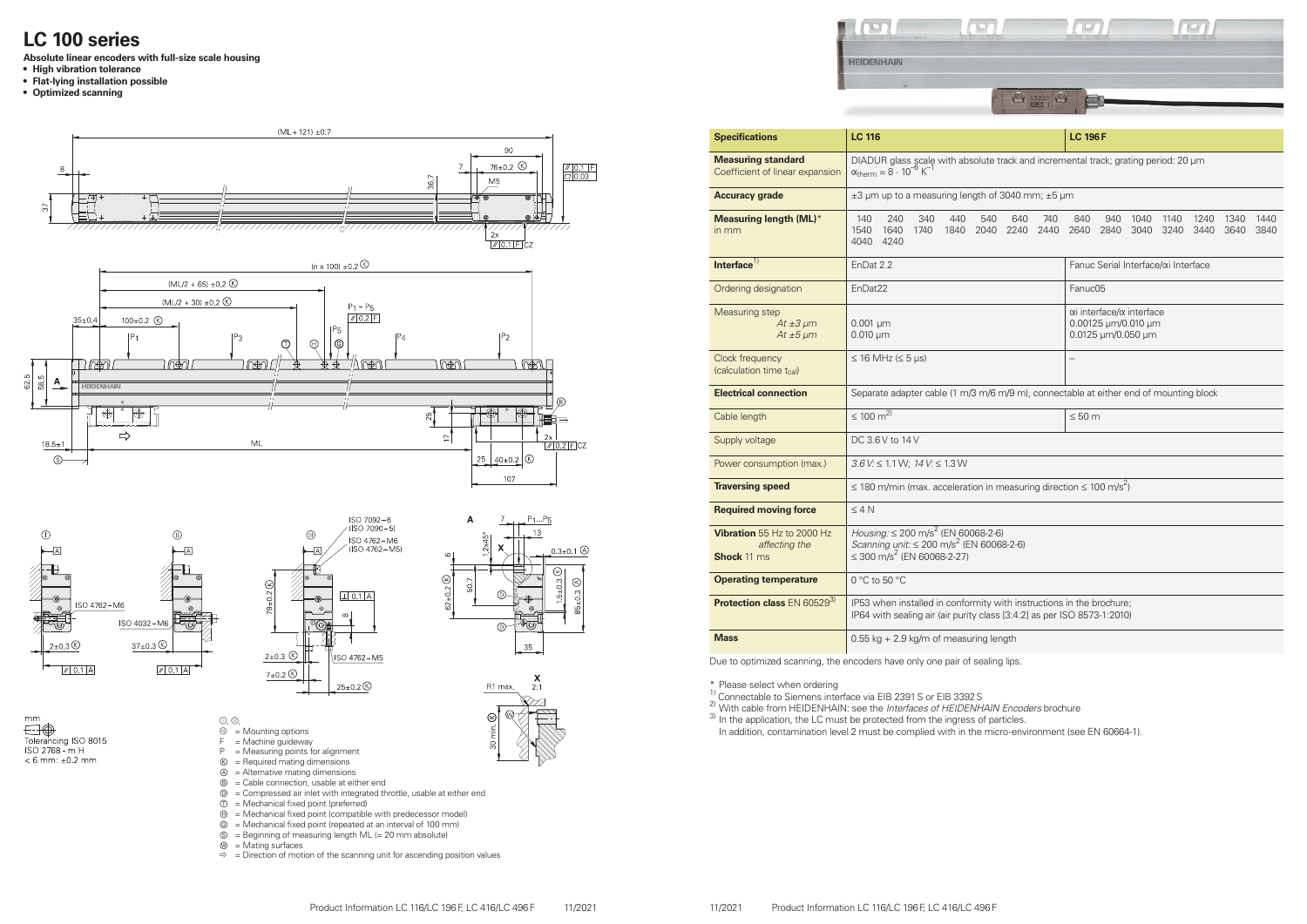

### **LC 400 series**

**Absolute linear encoders with slimline scale housing**

- **• Low installation space requirements**
- **• Optimized scanning**

#### **Specifications LC 416 LC 496F Measuring standard** Coefficient of linear expansion **Accuracy grade**  $\qquad \qquad \pm 3 \text{ }\mu\text{m}, \pm 5 \text{ }\mu\text{m}$ **Measuring length (ML)**\* Mounting spar\* or clamping elen 70 120 170 220 27 770 820 920 1020 114

DIADUR glass scale with absolute track and incremental track; grating period: 20 µm  $\alpha_{\text{therm}} \approx 8 \cdot 10^{-6} \text{ K}^{-1}$  (mounting type  $\mathbb{O}/\mathbb{O}$ ); *with mounting spar:*  $\alpha_{\text{therm}} \approx 9 \cdot 10^{-6} \text{ K}^{-1}$  (mounting type  $\mathbb{O}$ )

| <b>Measuring length (ML)*</b><br>in mm                  | 70<br>770                                                              | 120<br>820 | 170<br>920 | 220<br>1020 | 270<br>1140 | 320<br>1240 | 370<br>1340                         | 420<br>1440 | 470<br>1540 | 520<br>1640                                                                                           | 570<br>1740 | 620<br>1840 | Mounting spar* or clamping elements* up to ML 1240 optional; necessary for ML 1340 or greater<br>670<br>2040 | 720 |
|---------------------------------------------------------|------------------------------------------------------------------------|------------|------------|-------------|-------------|-------------|-------------------------------------|-------------|-------------|-------------------------------------------------------------------------------------------------------|-------------|-------------|--------------------------------------------------------------------------------------------------------------|-----|
| Interface <sup>1)</sup>                                 | EnDat 2.2                                                              |            |            |             |             |             | Fanuc Serial Interface/oi Interface |             |             |                                                                                                       |             |             |                                                                                                              |     |
| Ordering designation                                    | EnDat <sub>22</sub>                                                    |            |            |             |             | Fanuc05     |                                     |             |             |                                                                                                       |             |             |                                                                                                              |     |
| Measuring step<br>At $\pm 3 \mu m$<br>At $\pm 5 \mu m$  | $0.001 \mu m$<br>$0.010 \mu m$                                         |            |            |             |             |             |                                     |             |             | $\alpha$ i interface/ $\alpha$ interface<br>$0.00125 \mu m/0.010 \mu m$<br>$0.0125 \mu m/0.050 \mu m$ |             |             |                                                                                                              |     |
| Clock frequency<br>(calculation time t <sub>cal</sub> ) | $\leq$ 16 MHz ( $\leq$ 5 µs)                                           |            |            |             |             |             |                                     |             |             |                                                                                                       |             |             |                                                                                                              |     |
| <b>Electrical connection</b>                            | Separate adapter cable (1 m/3 m/6 m/9 m) connectable on mounting block |            |            |             |             |             |                                     |             |             |                                                                                                       |             |             |                                                                                                              |     |
|                                                         |                                                                        | $\bigcap$  |            |             |             |             |                                     |             |             |                                                                                                       |             |             |                                                                                                              |     |

*Housing with mounting spar and cable outlet on the right:* ≤ 150 m/s<sup>2</sup>, or left: ≤ 100 m/s<sup>2</sup> (EN 60068-2-6)

in mm

\* Please select when ordering<br><sup>1)</sup> Connectable to Siemens interface via EIB 2391 S or EIB 3392 S

<sup>3)</sup> In the application, the LC must be protected from the ingress of particles. In addition, contamination level 2 must be complied with in the micro-environment (see EN 60664-1).

 $\mathsf{m}\mathsf{r}$ ......<br>Tolerancing ISO 8015<br>ISO 2768 - m H  $< 6$  mm:  $±0.2$  mm

- $\textcircled{1}$  = 12A end block; for mounting with and without mounting spar  $\textcircled{1}$  = 14A end block; for mounting with mounting spar
- = 14A end block; for mounting with mounting spar
- (if directly attached with M4 screws, then specifications are subject to constraints)
- $\textcircled{1}$  = MSL 41 mounting spar
- $F =$  Machine guideway
- $P = Measuring points for alignment$
- $\mathbb{R}$  = Required mating dimensions
- $<sup>①</sup>$  = Compressed air inlet with integrated throttle</sup>
- $\circ$  = Beginning of measuring length ML (= 20 mm absolute)
- $\Rightarrow$  = Direction of motion of the scanning unit for ascending position values
	- Product Information LC 116/LC 196F, LC 416/LC 496F 11/2021 11/2021 Product Information LC 116/LC 196F, LC 416/LC 496F

| <b>D-4 10 1</b> |  |  |
|-----------------|--|--|
|                 |  |  |

| Clock frequency<br>$\leq$ 16 MHz ( $\leq$ 5 µs)<br>(calculation time t <sub>cal</sub> )<br><b>Electrical connection</b><br>≤ 100 m <sup>2)</sup><br>Cable length<br>$\leq 50$ m<br>DC 3.6 V to 14 V<br>Supply voltage<br>$3.6$ V: $\leq 1.1$ W; $14$ V: $\leq 1.3$ W<br>Power consumption (max.)<br>≤ 180 m/min (max. acceleration in measuring direction ≤ 100 m/s <sup>2</sup> )<br><b>Traversing speed</b><br>$\leq 5 N$<br><b>Required moving force</b><br>Scanning unit: $\leq 200$ m/s <sup>2</sup> (EN 60068-2-6)<br><b>Vibration</b> 55 Hz to 2000 Hz<br>Housing without mounting spar: $\leq 100$ m/s <sup>2</sup> (EN 60068-2-6)<br>affecting the<br>$\leq$ 300 m/s <sup>2</sup> (EN 60068-2-27)<br><b>Shock</b> 11 ms<br>$0^{\circ}$ C to 50 $^{\circ}$ C<br><b>Operating temperature</b><br>Protection class EN 60529 <sup>3)</sup><br>IP53 when installed in conformity with instructions in the brochure;<br>IP64 with sealing air (air purity class [3:4:2] as per ISO 8573-1:2010)<br><b>Mass</b><br>Encoder: 0.2 kg + 0.55 kg/m of measuring length; mounting spar: 0.9 kg/m | Measuring step<br>At $\pm 3 \mu m$<br>At $±5 \mu m$ | $0.001 \mu m$<br>$0.010 \mu m$                                                                | αi interface/α interface<br>0.00125 µm/0.010 µm<br>0.0125 µm/0.050 µm |  |  |  |  |
|-----------------------------------------------------------------------------------------------------------------------------------------------------------------------------------------------------------------------------------------------------------------------------------------------------------------------------------------------------------------------------------------------------------------------------------------------------------------------------------------------------------------------------------------------------------------------------------------------------------------------------------------------------------------------------------------------------------------------------------------------------------------------------------------------------------------------------------------------------------------------------------------------------------------------------------------------------------------------------------------------------------------------------------------------------------------------------------------------|-----------------------------------------------------|-----------------------------------------------------------------------------------------------|-----------------------------------------------------------------------|--|--|--|--|
|                                                                                                                                                                                                                                                                                                                                                                                                                                                                                                                                                                                                                                                                                                                                                                                                                                                                                                                                                                                                                                                                                               |                                                     |                                                                                               |                                                                       |  |  |  |  |
|                                                                                                                                                                                                                                                                                                                                                                                                                                                                                                                                                                                                                                                                                                                                                                                                                                                                                                                                                                                                                                                                                               |                                                     | Separate adapter cable (1 m/3 m/6 m/9 m) connectable on mounting block                        |                                                                       |  |  |  |  |
|                                                                                                                                                                                                                                                                                                                                                                                                                                                                                                                                                                                                                                                                                                                                                                                                                                                                                                                                                                                                                                                                                               |                                                     |                                                                                               |                                                                       |  |  |  |  |
|                                                                                                                                                                                                                                                                                                                                                                                                                                                                                                                                                                                                                                                                                                                                                                                                                                                                                                                                                                                                                                                                                               |                                                     |                                                                                               |                                                                       |  |  |  |  |
|                                                                                                                                                                                                                                                                                                                                                                                                                                                                                                                                                                                                                                                                                                                                                                                                                                                                                                                                                                                                                                                                                               |                                                     |                                                                                               |                                                                       |  |  |  |  |
|                                                                                                                                                                                                                                                                                                                                                                                                                                                                                                                                                                                                                                                                                                                                                                                                                                                                                                                                                                                                                                                                                               |                                                     |                                                                                               |                                                                       |  |  |  |  |
|                                                                                                                                                                                                                                                                                                                                                                                                                                                                                                                                                                                                                                                                                                                                                                                                                                                                                                                                                                                                                                                                                               |                                                     |                                                                                               |                                                                       |  |  |  |  |
|                                                                                                                                                                                                                                                                                                                                                                                                                                                                                                                                                                                                                                                                                                                                                                                                                                                                                                                                                                                                                                                                                               |                                                     | Housing with mounting spar and cable outlet on the right: $\leq$ 150 m/s <sup>2</sup> , or le |                                                                       |  |  |  |  |
|                                                                                                                                                                                                                                                                                                                                                                                                                                                                                                                                                                                                                                                                                                                                                                                                                                                                                                                                                                                                                                                                                               |                                                     |                                                                                               |                                                                       |  |  |  |  |
|                                                                                                                                                                                                                                                                                                                                                                                                                                                                                                                                                                                                                                                                                                                                                                                                                                                                                                                                                                                                                                                                                               |                                                     |                                                                                               |                                                                       |  |  |  |  |
|                                                                                                                                                                                                                                                                                                                                                                                                                                                                                                                                                                                                                                                                                                                                                                                                                                                                                                                                                                                                                                                                                               |                                                     |                                                                                               |                                                                       |  |  |  |  |

2) With cable from HEIDENHAIN: see the *Interfaces of HEIDENHAIN Encoders* brochure